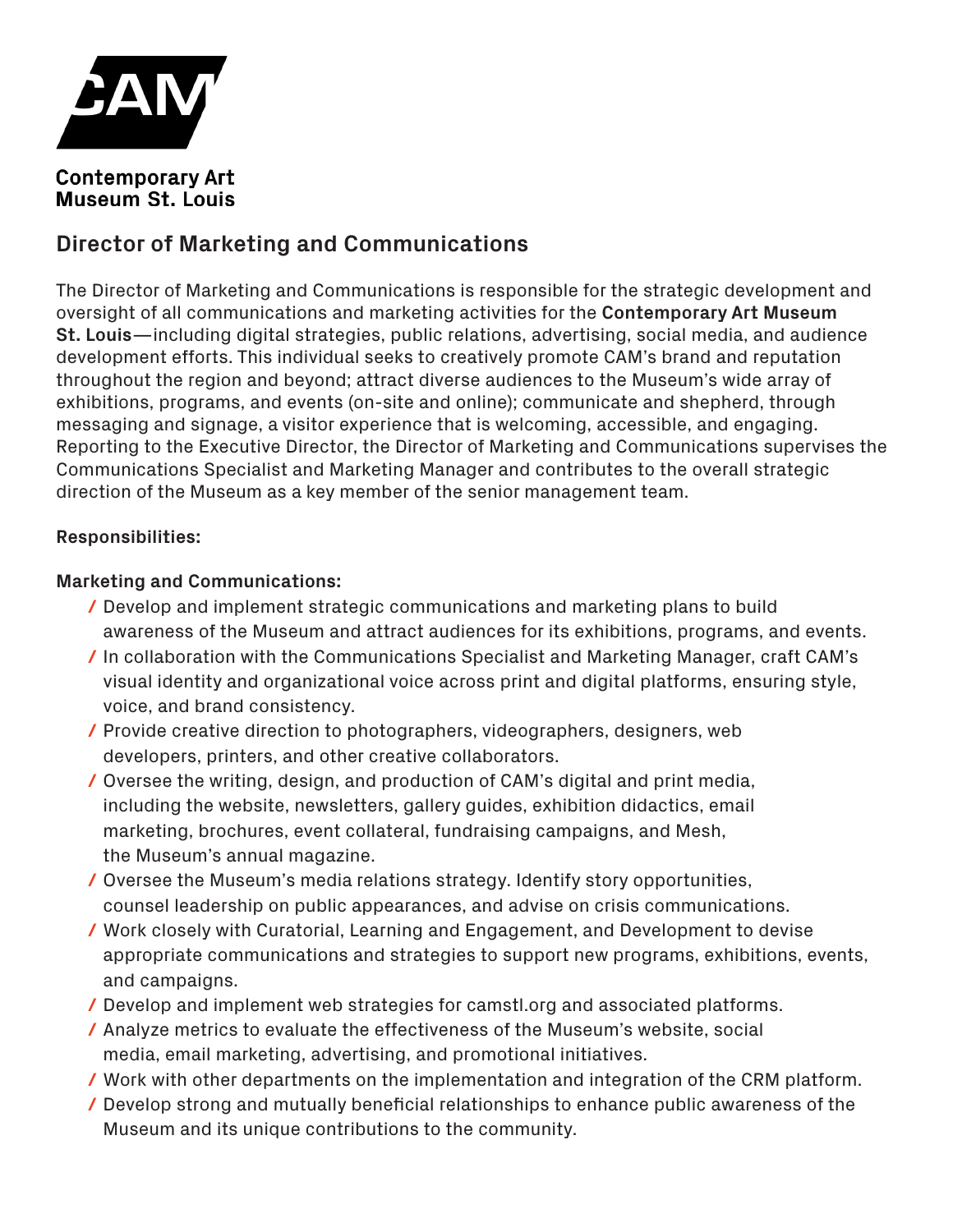## **Audience Communications and Visitor Experience:**

- **/** Work with the Deputy Director and the Visitor Experience and Events Manager to ensure that the Visitor Experience team communicates knowledgeably and enthusiastically about exhibitions, programs, and Museum activities.
- **/** Work with the Deputy Director and the Visitor Experience and Events Manager to develop and implement attendance metrics, tracking, reporting, and analysis, and integrate on-site methods with digital and online survey data.
- **/** Work with the Visitor Experience and Events Manager to aid in the creation of merchandising strategy, artist-designed projects, and overall connectedness to Museum's brand and exhibitions.

## **Leadership:**

- **/** Directly supervise Communications Specialist and Marketing Manager. Oversee contractors and consultants connected to design, website, photography, videography, and Mesh magazine advertising sales.
- **/** Develop and oversee the management of budgets for Marketing and Communications. Identify best practices and improve internal systems with an eye towards future needs and institutional resources.
- **/** Work toward achieving institutional goals, including increasing and diversifying audiences (on-site and online) and ensuring visitor satisfaction.
- **/** Promote a culture of high performance and continuous improvement that values learning and a commitment to quality.
- **/** Represent the Museum and build partnerships in citywide promotion and tourism efforts.
- **/** Support the Executive Director, Director of Development, and Board of Directors in cultivation and fundraising efforts.

# **Qualifications:**

- **/** Minimum of seven years relevant experience, with at least five years supervisory experience. Experience in marketing and communications for visitor-centric organizations such as cultural, arts, or tourism preferred.
- **/** Bachelor's degree in relevant field; MBA/master's degree in arts administration or similar preferred.
- **/** Deep curiosity about contemporary art and culture and passion for CAM's mission, programs, and future plans.
- **/** Creative, collaborative, and entrepreneurial leader skilled at building and supervising crossfunctional teams.
- **/** Ability to understand the sensitive nature of art as it relates to cultures and political climates.
- **/** Superb writing skills and design sensibility are essential.
- **/** Ability to collaborate with Museum leadership on the development of institutional messaging.
- **/** Strong emotional intelligence and interpersonal communication skills. This includes the ability to connect with people from diverse racial and socioeconomic backgrounds as well as being able to inspire others with CAM's mission through written and in-person messaging.